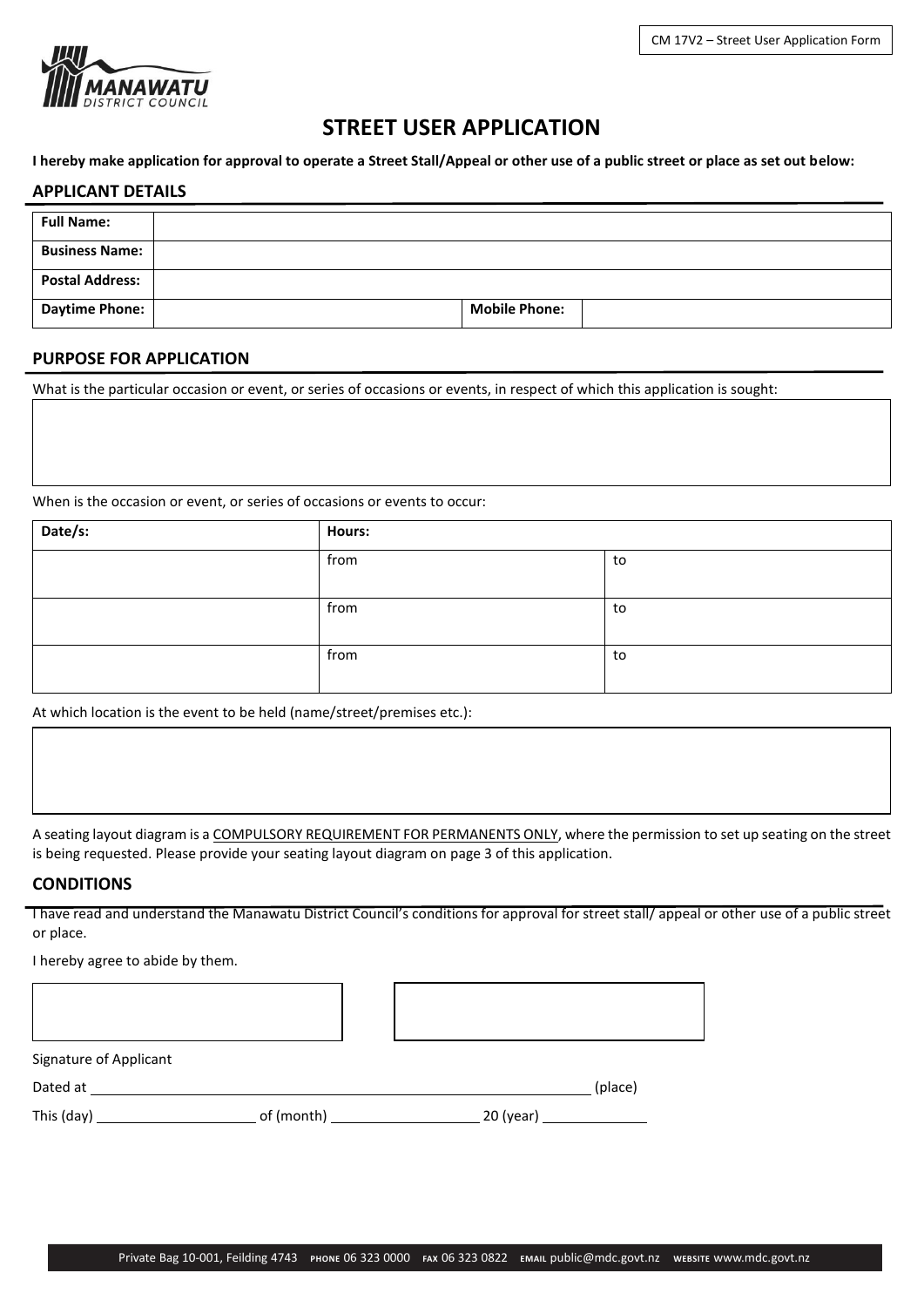

This policy sets out the requirements for street appeals and street stalls and other intending users of public streets and places.

#### 2 PURPOSE

This policy is for the purposes of controlling the use of public streets and places so that their maximum public usage is maintained, and, so that no nuisance is allowed by their use.

#### 3 DEFINITIONS

#### 3.1 Street Stall

Means any operation from which goods, wares or merchandise are offered, or exposed for sale in the street and are operations which have an irregular occurrence.

#### 3.2 Street Appeal

Means any operation from which any bonafide organisation seeks to raise money for a worthy cause in the street and are operations which have an irregular occurrence.

#### 3.3 Buskers

Means any person or persons who provide public entertainment in the street.

3.4 Keeper

In relation to a street stall or street appeal, means the person by whom or on whose behalf any such operation is carried out.

## 3.5 Street User

Means any street stall, street appeal, busker or other user of a public street or place.

#### 4 APPROVAL REQUIRED

No person, whether acting of his own account or as servant or another person shall carry out street use without having first obtained written permission from the Manawatu District Council to do so.

#### 5 APPLICATION

- 5.1 Every person who requires such permission to operate a street use shall apply to the Manawatu District Council in the form set out in appendix A.
- 5.2 Applications shall be considered on the grounds of ensuring public use is maintained, and that the street user creates no nuisance. The application shall be considered on the grounds of street user:
	- Type and Nature
	- Its Location
	- Its Duration
	- Environmental Effects
	- Neighbouring Land Occupiers Consent.
- 5.3 Any approval so given shall be for a specific activity setting out the days and hours during which the activity may take place. 5.4 These provisions shall not be transferable.
- 6 GENERAL PROVISIONS
- 6.1 All street stalls and or appeals, where the applicant intends providing articles for human consumption (whether by sale or not) shall meet all the provisions on any ACT or Regulation pertaining to the handling, storage or display of food.
- 6.2 Every street user shall, upon being requested by any member of the Police or any authorised officer of the Manawatu District Council move to such other location as directed.
- 6.3 The Manawatu District Council reserves the right to prescribe any other such conditions that it sees fit.
- 6.4 Every street user shall ensure that their area of operation is maintained in a clean and sanitary condition during and prior to leaving their street stall and or appeal location.
- 6.5 A fee of \$15.00 must be paid at the time of application for permission to operate a street use.
- 6.6 There is no fee if you are a **registered** Charity.